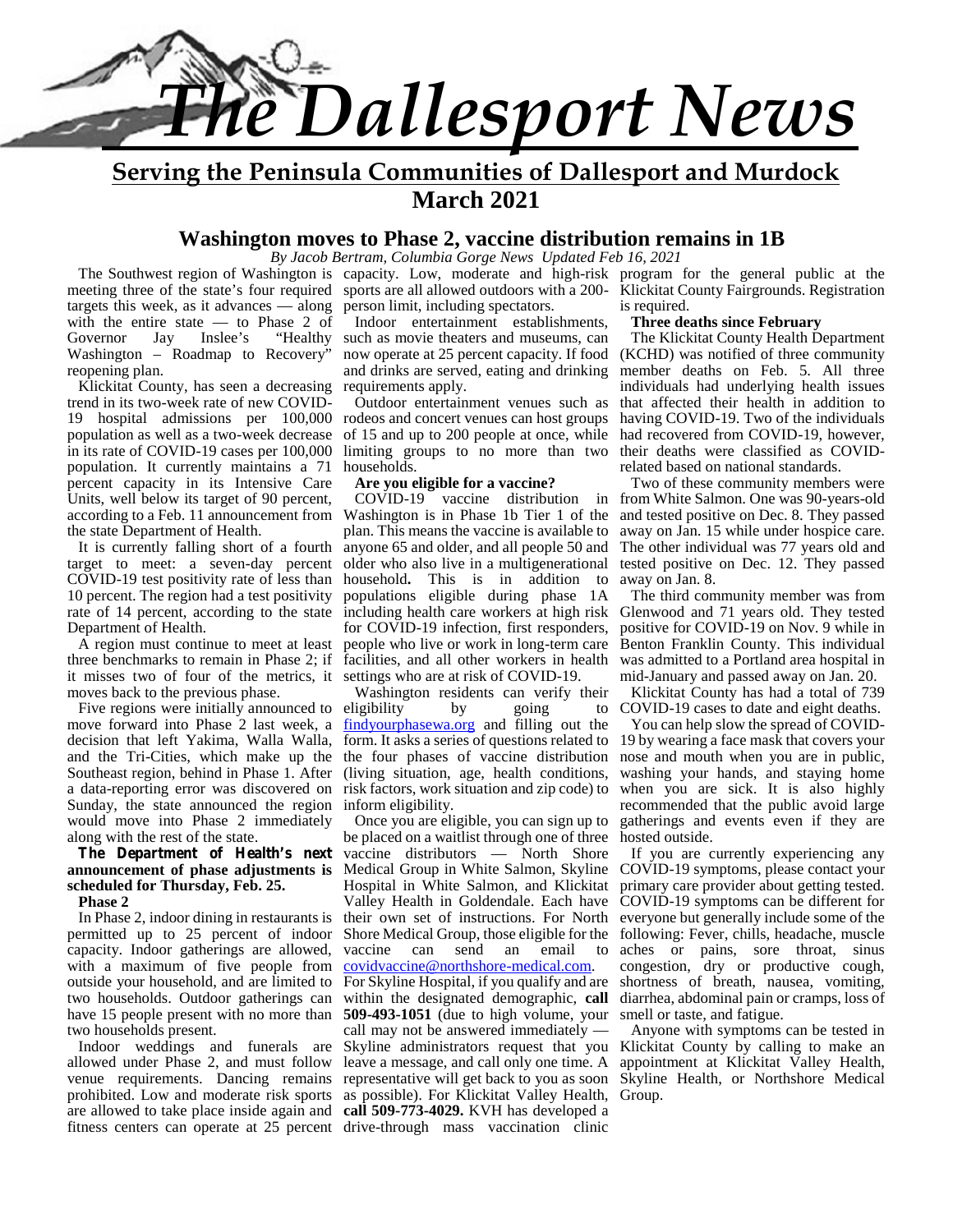#### **Dallesport Bridge Project**

#### from ODOT:

Construction will begin soon on U.S. 197 The Dalles Bridge. The project is on schedule to break ground in mid-March, 2021. When work begins, expect to see the following:

Single lane closures controlled by flaggers at night 8PM to 6AM; up to 20 minute delays possible. These closures are on an as-needed basis.

Portable message boards on both sides of the bridge with information about delays and upcoming work.

Construction equipment in the area.

#### Construction Work

#### **Contractor Selected**

The Dalles Bridge deck replacement project went out to bid in November last year as planned. Hamilton Construction, out of Springfield Oregon, was awarded the contract and has been working with ODOT ever since.

#### **Weekend Closures**

Full weekend closures are still on track to occur after Labor Day 2021 and last until Memorial Day 2022. These closures will occur from 8PM on Thursday evenings to 6AM on Monday mornings. The entire project is scheduled to be completed by the end of June 2022. For more information on closures, visit The Dalles Bridge Project Website.

#### **Emergency Access**

ODOT is working on an agreement with The Corps of Engineers to allow emergency vehicle access across the dam during closure times. More updates on this to come.

#### **Driver Safety Videos**

Whether you'll be behind the wheel or just enjoying the ride, be prepared for the road ahead with AARP Driver Safety's **FREE** educational resources on vehicles, driving and alternative transportation. Our collection of short videos provide a quick and easy way for you to learn about the latest new vehicle technologies, such as:

\*Lane departure warning systems that help with merging and changing lanes

\*Smart headlights that aid in seeing at night

\*Assistive parking systems that make parking easier

Exploring new vehicle technology has never been easier!

https://bit.ly/3qnOPlD

#### **Free Tax Assistance February 1 through April 15.**

Print tax forms 24/7 at www.irs.gov.<br>The AARP Tax-Aide progra Tax-Aide program, administered by the AARP Foundation in cooperation with the IRS, provides free income tax assistance to ALL taxpayers, with special attention to those aged 60 or older. Volunteers will assist in preparing basic federal tax forms for personal tax returns. Tax returns are electronically filed as a free service by Tax-Aide.

ALL assistance and returns will be prepared by appointment only in a virtual environment in 2021. There will be no in person service this year. Email gorgetaxaide@gmail.com to connect with a Tax Law Certified Volunteer. You may also request assistance online at http://www.aarpfoundation.org/taxaide

more information: https://files.constantcontact.com/3feabc6 b001/84a60e81-f8a2-476c-917b- 12c10c3a7fad.pdf

#### **Identity Theft and Coronavirus Scams:**

**National Consumer Protection Week** Workshop for Adults and Seniors

Registration for this event will close on

**March 6, 2021 @ 11:00am.**<br>nmers often prey on Scammers often prey on the vulnerabilities of individuals and the COVID-19 outbreak has created an opportunity for scammers and identity thieves to prey on consumers.

A representative from the Washington State Attorney General's Office will provide information about price gouging, cancellation issues, and scams particularly those related to COVID-19, how you can protect yourself and your loved ones, and how to recover if your identity is stolen or you fall victim to a scam. An opportunity to ask questions and get answers will be provided.

To join this online program, you will need a computer, tablet or phone with a camera and microphone. **The link to join the event will be emailed to registrants.** A phone number will be included to allow you to use a phone as speaker and microphone, if necessary.

https://bit.ly/3urxivy

#### **Library Services Currently Available**

Fort Vancouver Regional Libraries is committed to exceptional service to our communities, even during a pandemic. Our staff is providing curbside pickup service to our patrons at all of our locations and we are also sending out books by mail. Library staff are available to answer questions or provide assistance by phone seven days a week. Even though we are not yet able to open our library buildings to the public, we are busy making sure our communities are being served with online programs and<br>resources. as well as printing resources, as well as printing services and browsing

assistance available through our website. To keep up to date on what services are available, visit our library services page.

#### **FVRL Newsroom**

Find out what's happening at FVRL! Our email newsletter, social media, media coverage, and news releases all give you ways to connect and stay up-to-date. **https://www.fvrl.org/newsroom**

#### **Online Library Programs**

https://bit.ly/36m6Nh3

**Klindt's Bookstore** 541-296-3355 315 E. 2nd Street, The Dalles Hours: Mon. – Sat.8:00 am– 6:00 pm Sundays 11:00 am - 4:00 pm **The Dalles/Wasco County Public Library** 541-296-2815

wascocountylibrary.com 722 Court Street, The Dalles

**HOURS:**

Monday-Thursday 10 a.m. to 8:30 p.m. Friday-Saturday: 10 a.m. to 6 p.m. Closed Sunday

*\*FREE wireless Internet access* inside the library and on library grounds. **White Salmon Valley Community**

**Library** 509-493-1132 - Town & Country Sq. White Salmon

Open Tuesdays 10:00 am - 8:00 pm Wed.-Sat. 10:00 am - 6:00 pm

*\*FREE wireless Internet access*

**Goldendale Community Library** (509) 773-4487

131 West Burgen Street

Goldendale,

Open M Tu Th F Sat 10am-6:00pm and 10 to 8 on Wednesdays

Fort Vancouver Regional Library 1-888-546-2707

The Library Bookmobile **Winter Schedule Wednesdays Cancelled**

\*Lyle Merc. 9:30-10:15 \*Book return available at this location Lyle Community School 10:30-12:30 Dallesport Church of Christ…1:45–3:00

#### **Bookmobile**

Although you won't be able to come on the bookmobile, we are offering these services:

**Wi-Fi**—We'll be broadcasting Wi-Fi, so you can bring your mobile device and connect to the internet.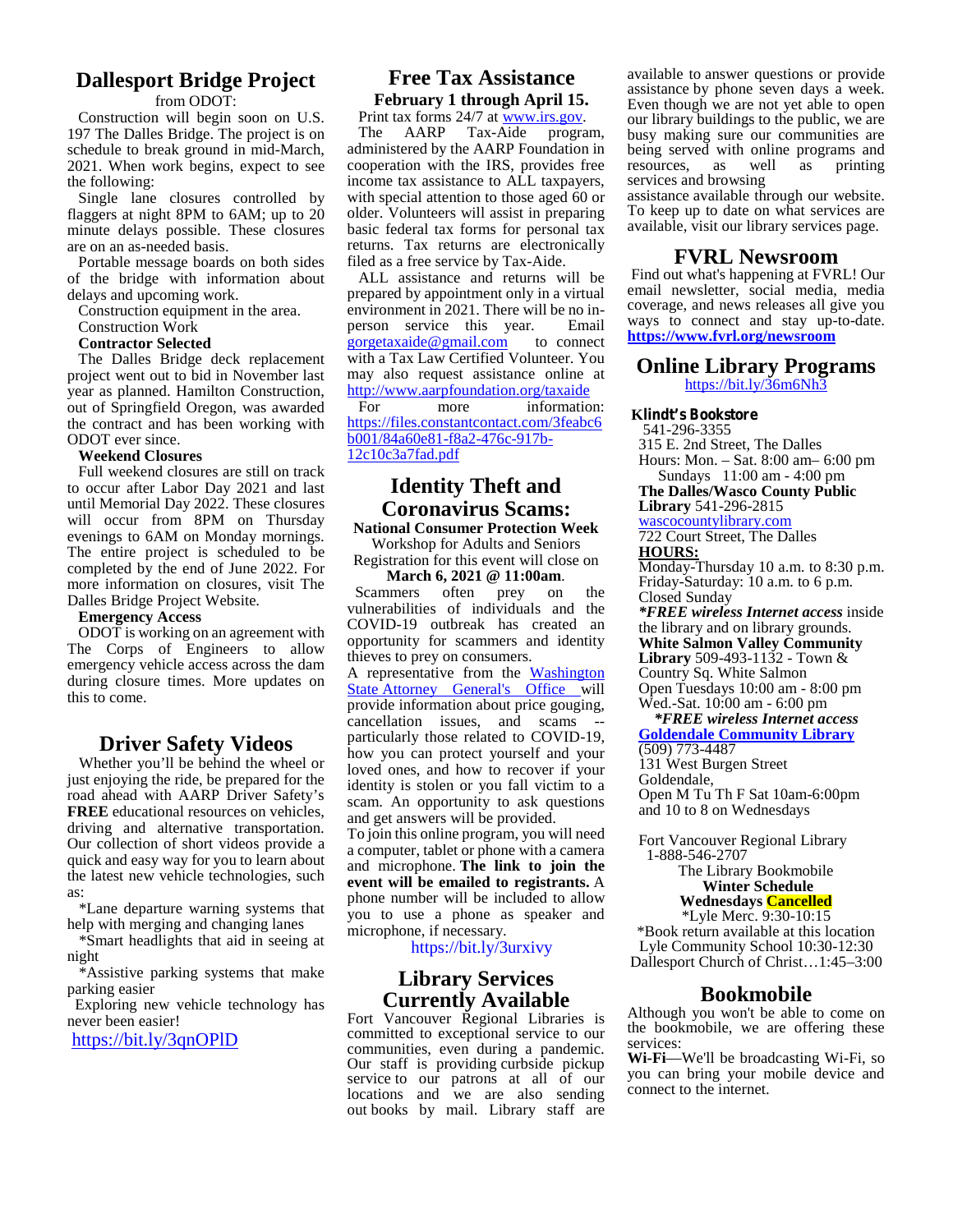#### **Community Council Report No Report remitted this month.**

**Zoom Meeting** March  $10^{th}$ . from 3:57pm to 4:27pm

https://us04web.zoom.us/j/7811238189? pwd=NlVmeWF5OUZ5bEpPbUl6ejl2T kMwUT09 (map) Join with Google meet:

meet.google.com/qgw-mxjj-sos

#### **Congratulations!**

Congratulations to Dallesport resident **Dennis Miller** on celebrating 25 years driving for Hattenhauer Distribution Co. He did this without any tickets or accidents, and drove 2.7 million miles. Read the full story here.

https://bit.ly/3cJbkO2

#### **Dallesport Water District** extreme, to

P.O. Box 131

Dallesport, WA 98617 If you have any questions regarding your water system, please feel free to contact Dallesport Water District Office: 541-<br>980-6514 dallesportwater@gmail.com Office Phone Hours: 8 AM to 3 PM Mon. thru Thurs. Dallesport Water District On-<br>Call After Hours Phone: 541-980-6756.<br>Monthly meetings are held on the 3<sup>rd</sup> Tuesday of every month at 6:30 PM via WEBEX by Cisco

www.dallesportwater.org **next meeting March 16, 2021 @ 6:30 PM**

"The Dallesport Water District has a mail slot in their building next to the Post Office. You may drop your payments there and save postage."

#### **New Masks Coming**

Vaccinations rates are picking up, and now nearly 1 in 5 adults have had their first shot. The Biden administration announced it will be distributing "no cost, high quality, washable" masks to community health centers and food pantries across the country, supplying masks for 12-15 million Americans. Dr. Fauci announced \$1.15 billion in funding for studying those whose Covid-19 symptoms are not going away.

#### **Cost of Covid** By Rex Briggs

Did you know each person who gets fully vaccinated generates about \$30,000 in economic value by avoiding all the costs associated with COVID?

COVID has cost each American over \$13k in GDP so far. Added up, that \$4.3 Trillion to date. The cost will grow to about \$6.8 Trillion by the end of this year.

The path back to normal is achieving 70%+ vaccinations. That level of vaccinations would be worth about \$5.9 Trillion by avoiding about 680,000 deaths. I am grateful we have Outdoor vaccinations that are highly effective with<br>very low incidence of side-effects including very low incidence of side-effects.

#### **Wasco County Drops Three Risk Levels to 'Lower'**

*By GARY A. WARNER Oregon Capital Bureau Feb 24, 2021*

A steep drop in COVID-19 infections nationwide was reflected Tuesday with 16 Oregon counties improving their infection risk levels. Gov. Kate Brown said Tuesday that 10 of the state's 36 counties were dropping off the extreme risk tier.

Wasco County (The Dalles), made the The jump all the way from the worst level, extreme, to the best level, lower, skipping "high" and "moderate" categories. Hood River County moved from the "high" risk category to  $\frac{1}{\tan \theta}$ "moderate."

The moves mean that restrictions on businesses, dining and activities will be less strict on Friday for a long list of Oregon cities. The list includes Pendleton, Astoria, Lincoln City, La Grande, Hermiston and Prineville.

Among the larger cities that will see less restrictions are Eugene, Salem, Medford, Albany, McMinnville, Ontario, Oregon City and The Dalles.

"We are seeing great progress in stopping the spread of COVID-19 across Oregon and saving lives," Brown said. "Oregonians continue to step up and make smart choices."

While public health officials are hopeful that the trend will continue as the slow pace of vaccination picks up in coming months. But experts remain concerned about a spate of variants that spread faster and may be more virulent. One first discovered in the United Kingdom has been reported in three cases in Oregon.

The Centers for Disease Control has forecast that the "U.K. variant" could be the predominate infection by the end of March. Another variant, from South Africa, has been shown in early research to be more virulent and deadly, and can possibly bypass the current Pfizer and Moderna vaccines.

Both companies are working on revisions of the vaccine to deal with the variants. The CDC has said even if some variants infect those who are inoculated, the vaccine will at least protect against severe and fatal symptoms.

#### **County risk levels go into effect Friday February 26.**

#### **Eating & Drinking Establishments:**

Indoor dining allowed. Indoor capacity not to exceed 50% maximum occupancy. Outdoor dining allowed. Outdoor capacity: 300 people maximum, maximum. individual dining pods. Individual dining pods allowed outdoors subject to outdoor capacity limit. Indoor and outdoor seating: 8 people per table maximum. 12:00 a.m. closing time.

**Indoor Recreation and Fitness Establishments:** (includes gyms, indoor K-12 Sports, fitness organizations, indoor recreational sports, indoor pools = Capacity: Maximum 50% occupancy. Indoor full-contact sports prohibited.

More risks categories here: https://bit.ly/3dN6gbZ

### **Vaccine Shipment Delays**

County Health Department (KCHD) reported today that severe weather across the U.S. has resulted in COVID-19 vaccine shipping delays. Over the last two weeks, more than 800 COVID-19 vaccine doses had been allocated and scheduled to be sent to Klickitat County vaccine providers but did not arrive. This latest delivery of vaccines were "boosters" or second doses that allow people to complete their vaccination series. Despite the delays, very few Klickitat County residents have had to reschedule their vaccine appointments. Any residents that have had to reschedule due to vaccine shipment delays have already been contacted. The overall impact of these delays has been minimal greatly because of the ongoing partnership and planning<br>between KCHD, Skyline Health, Skyline Health, Klickitat Valley Health, and Northshore Medical Group. All of these vaccine providers are working expeditiously to deliver vaccines to residents. These delivery delays have impacted COVID- 19 vaccine clinics at most of the vaccine providers in Klickitat County. The delayed shipments are expected to arrive later this week or early next week. Once delivered, all the vaccine providers will work collaboratively to ensure that all the doses are administered to Klickitat County residents promptly. Currently, all Klickitat County providers are focusing vaccine efforts on Phase 1a and 1b, tier one. These tiers include: high-risk healthcare workers, first responders, long-term care facility residents, persons 65years and older, and those 50 years or older in multigenerational households.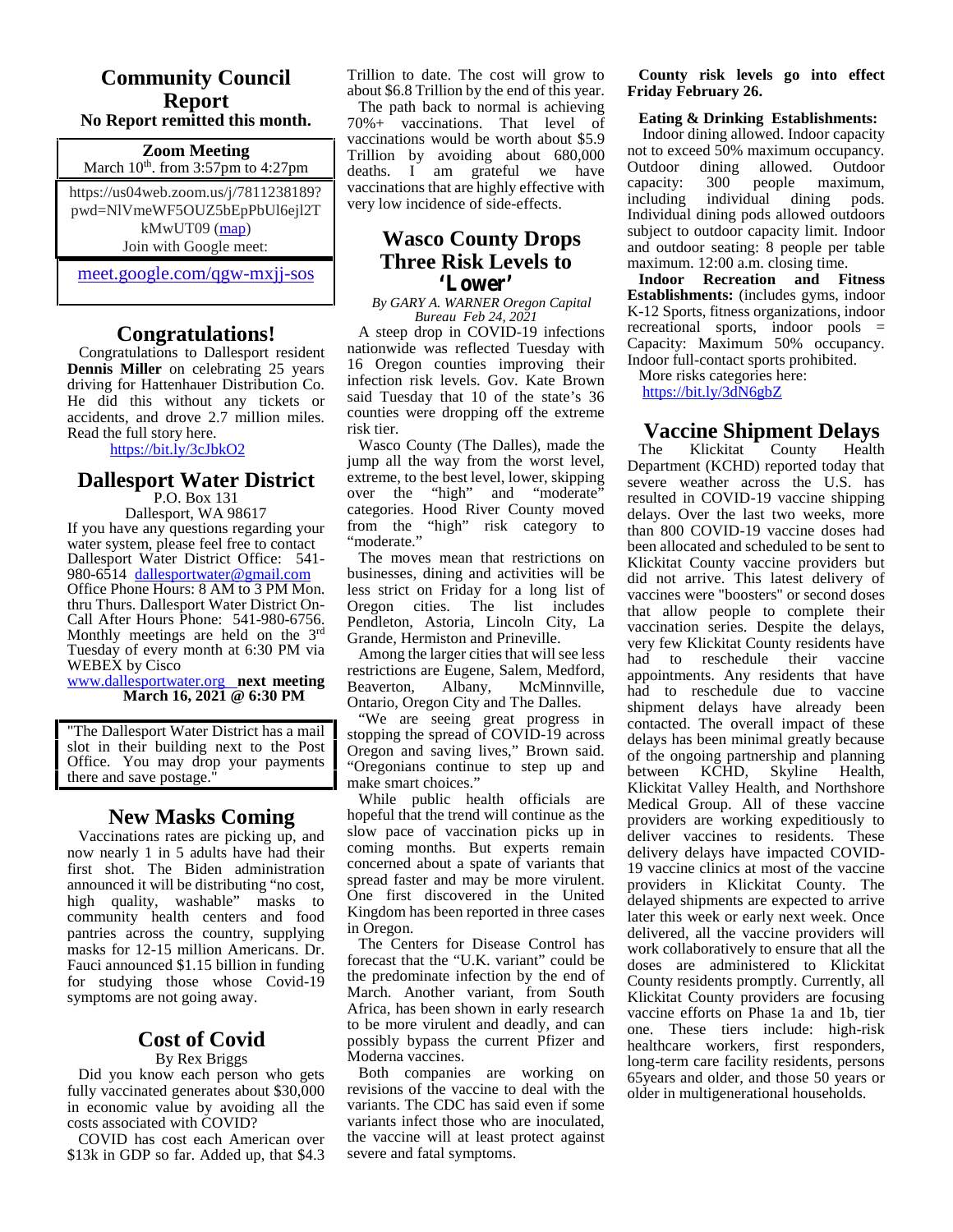#### **Lyle Good Food Pantry Updates**

Plant a row for us! As you plan you summer garden, please keep the Good Food Pantry in mind and plant an extra row of veggies for us! We love distributing fresh produce to our local residents donated by our kind supporters! It's the best kind of farm-to-table distribution there is!

A special thank you to **Gorge Greens** for putting us on your list to share in your surplus of delicious microgreens when they become available. We are very excited for this partnership and the opportunity to provide such delicious nutrition to our neighbors in Lyle! A shout out to **George Bentz** for your craftsmanship and kindness in co- designing our new Good Food Open street signs. It is so wonderful to have our neighbors step up and lend a hand.

Many thanks to our Dallesport neighbor **Ethel Hoeye** who has consistently donated many dozens of eggs over these past several months.

Please keep us in mind when you want to recycle your paper grocery bags. We go through TONS of them and we love to have plenty on hand. Just drop them off at LAC during our hours of operation or call the number below and we can work out a convenient time for you.

The pantry is always grateful for your donations of food staples or cash to buy them! We are thankful to be a part of WAGAP, which provides healthy staples for each of our distributions. Dry goods donations can be dropped off at the Good Food Pantry in the Lyle Activity Center during our distribution hours. Checks can be made payable to WAGAP, PO Box 805, Bingen WA 98605, and be sure to designate in the memo that it's for the Lyle Good Food Pantry. You can also set up recurring donations (or a single time) through a link from the WAGAP website.

Great news! WAGAP has extended our funding for a full year, through 2021. It is a huge relief to know that we can confidently move ahead with dreams and plans of what Good Food can become. However, a very important part of the 2021 funding rests on the assurance that we will continue to be able to staff our shifts adequately. If you've been thinking about volunteering, now would be a good<br>time to get in touch! It is really not a timeconsuming commitment, but it does require reliability. First and Third Wednesdays of each month, shifts are available between 9am and 4:30pm. On one Monday each month, there is a large delivery of food that requires some heavy lifting, between 10am and noon. And, finally, we have little jobs that crop up throughout the month: picking up some food, repackaging some donations, etc. Call Kate at 509-281-0884 for more information.

And here's even more good news:

The hopes we have for bringing more social services to Lyle through Good Food will also be strengthened by WAGAP. Leslie Naramore, WAGAP's Executive Director, has shared their intention to bring more of their programs to the Lyle Activity Center.

Thank you!

Please note that, as the sun is setting later every day, we will be switching to our SPRING HOURS of 10 am - 1 pm and 3 - 5 pm for the March distribution dates.

Beginning in April 2021, the afternoon hours will return to our original 4pm- 6pm. We had changed the hours to accommodate our clients and volunteers during the shorter winter days. we are now slowly moving the afternoon shift to follow the sun!

#### **Good food pantry: first and third Wednesdays of each month. 10am- 1pm, 3-5pm in March 2021 and 4-6pm in April 2021.**

To get in touch with the Lyle Good Food Pantry, call Kate at Good Food, 509-281-0884. Check out our Facebook page, Lyle Good Food Pantry for more information.

Please spread the word, as many in our community may not be aware of this resource for the food-insecure.

#### **Goldendale Food Bank**

112 East Main, Goldendale Monday 9am - 3:30 pm (closed 12 – 1) Wednesday 2 pm - 6 pm 509-281-2203

#### **Lyle Good Food Pantry**

308 Klickitat St, Lyle

First & third Wednesday

**March hours**: 10 am - 1 pm & 3 - 5 pm 509-281-0884

#### **Bingen Food Bank**

115 W Steuben St, Bingen

Tuesday & Thursday 9 am - 3:30 pm (closed 12 - 1 for lunch)

509-493-2662 ext 208

#### **Lyle/Wishram/Klickitat Parents, Guardians, and Fans,**

You may have noticed that sports are officially back! We are thrilled to have started our "Fall" sports season in these past couple of weeks. We are happy to be in Phase II currently where competition is allowed. With that, we know many of you are excited to watch our Cougar Athletes compete! Rules have been put in place by the Governor's Office and Department of Health that limits the number of people in attendance at our events, as well as requiring other measures to keep everyone safe.

-- We are allowed no more than 200 people at any event: including athletes, coaches, officials, crew, etc. After reviewing our spaces, and running numbers of participants, we know we have a limited number of tickets available for each game to go to our "community". We are prioritizing the family of our athletes as the recipients of these tickets.

All tickets must be distributed free of cost to the athlete 1-2 days prior to the game. These tickets, with the complete attestation on the back, is required for entry. We will not be giving extra tickets at the door. No exceptions -- and please keep track of those tickets you are given!

-- In addition to new ticket procedures, including completing the COVID attestation on the back of the ticket, we will also be having a sign-in sheet and taking temperatures at the door. Masks will be required at all times and we will also be enforcing 6-foot distancing between households in the stands.

-- Due to the limited seating in the bleachers it is first come first serve, so please be prepared to make other seating arrangements.

One warning will be given to those who do not comply with the 6-foot distancing rule. If that warning is not heeded, you will be asked to leave the facility. We hope that these rules will be followed so we can continue to have our athletes compete.

We want to kindly remind you that the true purpose of these events is to create memories for our student athletes. These experiences teach them lifelong lessons, improve mental health and provide a healthy outlet. The league has worked very hard to allow for parents to be included in this experience during COVID.

We are asking you to please comply with all the requirements to ensure these activities continue. If you can't comply or don't agree with the requirements, we are asking you to stay home. We want you to be aware that if our audience can't follow the requirements of mask wearing and social distancing at the event, the event could be cancelled or immediately suspended by the supervisors. We are asking you to help us in making this a great and worthwhile event for our student athletes.

If you have any questions, don't hesitate to call or email us. We want to make the best of this challenging situation and we think that we can do that by working together.

Please read the full letter from the Athletic Directors of Lyle, Wishram and Klickitat schools.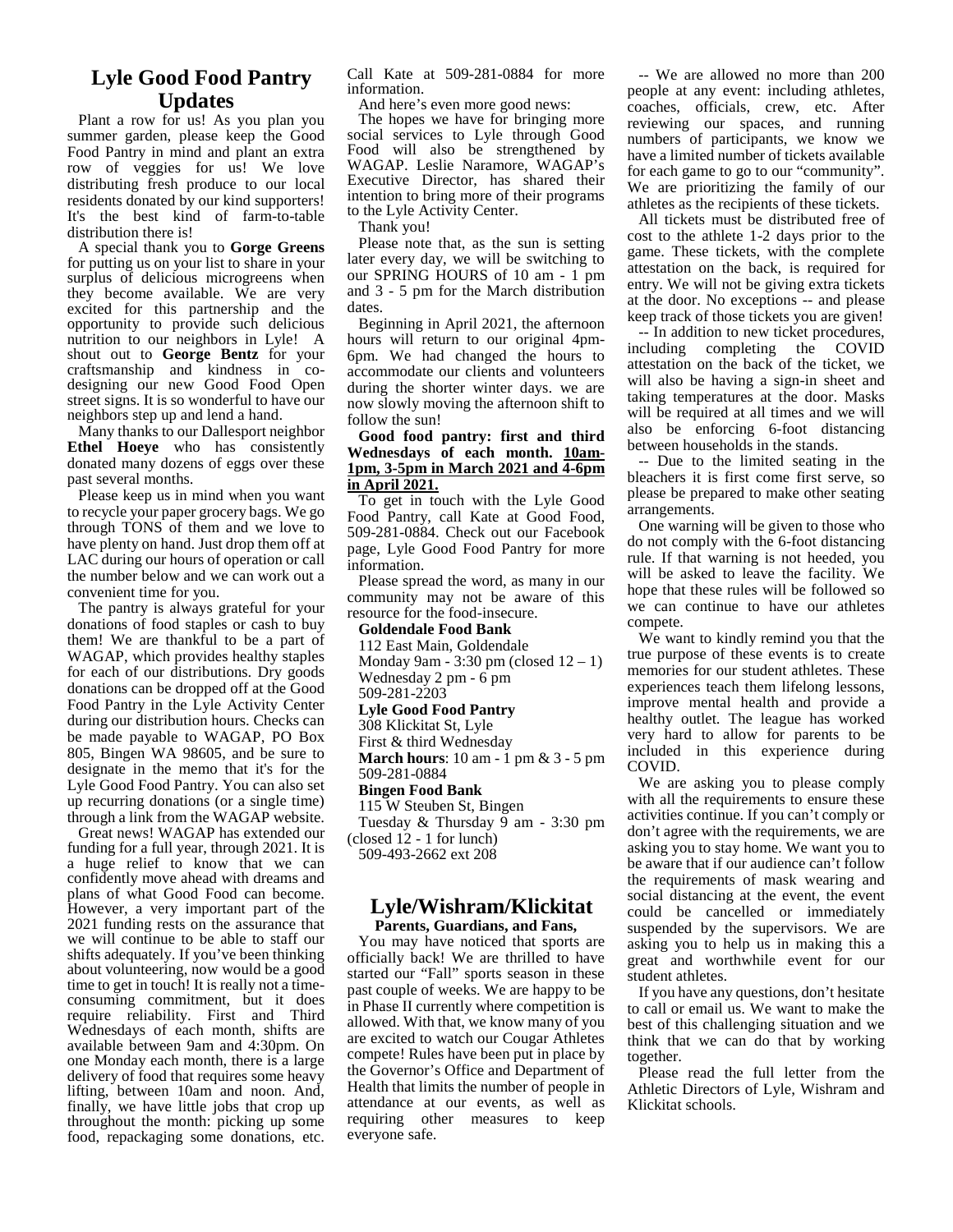# **LYLE SCHOOL DISTRICT #406 &**

#### **Read Across America Day History The Kids Will Be Fine**

Read Across America Day seeks to promote reading. This <br>day is accepted by the National Education Association **To all those parents trying desperately to** day is organized by the National Education Association.<br>They created the observance in 1997 with the objective of **do learning at home, I had a parent tell me** They created the observance in 1997 with the objective of motivating American children to read. According to the this week "I missed 4 years of school in National Education Association, children who spend more<br>time reading do better in school. Read Across America Day **Bosnia during the war. 4 whole years with** time reading do better in school. Read Across America Day is celebrated annually on March 2nd, in memory of **a war happening. I came to Australia at age** children's author Dr. Seuss' birthday.

### TIPS TO BUILD EMOTIONAL RESILIENCE IN KIDS

**Ensure kids are eating** well and getting

enough sleep and

exercise.

Spend quality<br>time with kids. When they feel loved and supported, children develop emotional strength.

Instead of rushing to solve problems, give kids time to<br>work things out themselves.

> Acknowledge your own<br>mistakes to teach kids that mistakes are<br>essential for learning and growth.

**Talk about** feelings so your child learns to share<br>their worries and fears with people they trust.

When children experience failure or disappointment,<br>it's important to praise their<br>effort and encourage them to try again.

If your child can't find<br>a solution to a problem, use gentle questioning<br>to guide them towards it.

> tutor **ಏ doctor**

13 with no English and no schooling since I was 8. I'm 33 and I have a university degree and a very good career. The kids will be fine."

Don't sweat it. Every kid in the world is in the same boat. They aren't missing out and they aren't in a war zone.

Chill. Their teachers are doing the best they can. You are doing the best you can. They are children. What they want is to feel safe and loved.



Stay connected on Lyle School District's Facebook page or on our website at Lyle School District [www.lyleschools.org]. **(Klickitat, Lyle Against Substance Abuse Coalition) 5 - 6:30 pm Meets the 3rd Wed of each month. Alternates between Klickitat and Lyle The Library Bookmobile--- Winter Schedule Canceled Wednesdays. Cancelled \*Lyle Merc. 9:30-10:15 \*Book return available at this location Lyle Community School 10:30-12:30 Dallesport Church of Christ…1:45–3:00 Dallesport PTO Meeting Tue,. 2:45pm – 3:45pm Monthly on the first Tuesday Cancelled School Board meetings will be held @ 6pm on the fourth Wednesday**

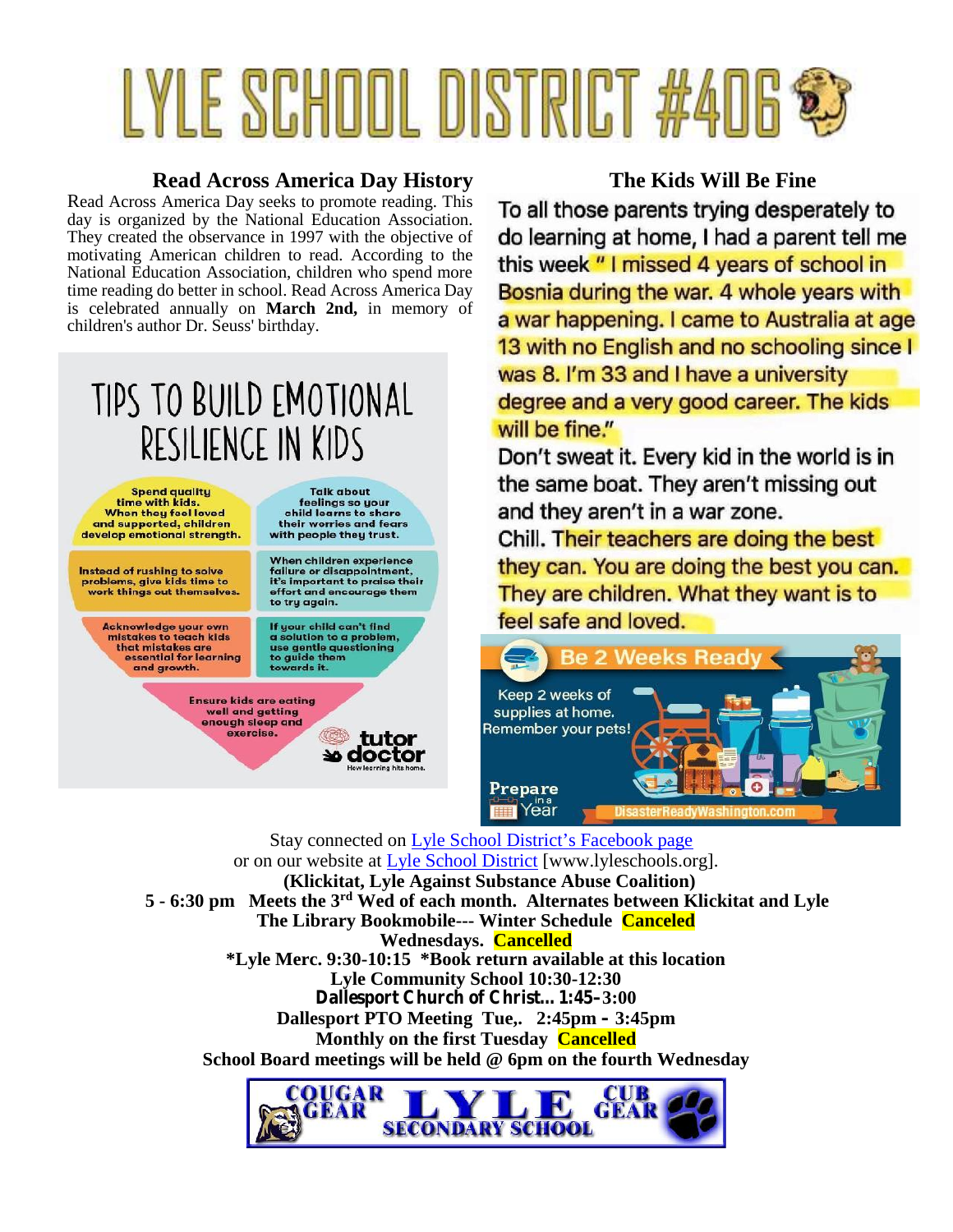#### **Free Tax Assistance February 1 through April 15.**

Print tax forms 24/7 at www.irs.gov.<br>The AARP Tax-Aide program, administered by the AARP Foundation in cooperation with the IRS, provides free income tax assistance to ALL taxpayers, with special attention to those aged 60 or older. Volunteers will assist in preparing basic federal tax forms for personal tax returns. Tax returns are electronically filed as a free service by Tax-Aide.

ALL assistance and returns will be prepared by appointment only in a virtual environment in 2021. There will be no in-<br>person service this year. Email gorgetaxaide@gmail.com to connect with a Tax Law Certified Volunteer. You may also request assistance online at http://www.aarpfoundation.org/taxaide

#### For more information:

https://files.constantcontact.com/3feab gratitude, c6b001/84a60e81-f8a2-476c-917b-<br>12c10c3a7fad.pdf

#### **State Parks Free Days**

The Washington State Parks and Recreation Commission will offer two free days in January, when visitors to state parks will not need a Discover Pass for day-use visits.

**• Friday, March 19 —** State Parks' 107th Birthday

#### **Second Saturday at WAAAM Air & Auto Museum**

**March 13, 2021 9:00 AM - 5:00 PM** Second Saturday of each month the WAAAM Air and Auto Museum opens the doors to roll out and run some of its antique airplanes and cars. Visitors watch airplane operations up close and may get to ride in old cars too. Open 9-5. Activities 10-2. Lunch 11-1. Free parking. WAAAM is located three miles from downtown Hood River at 1600 Air Museum Road, Hood River, OR 97031. Call (541) 308-1600 for more information or visit www.waaamuseum.org

#### **Cooking With KLASAC March 18, 2021 5:00pm**

Sign up and receive a meal kit to cook with your family. You will have the option to join other community members via Zoom to learn and cook together. If you are unable to join online, you will receive written directions and/or the option to view a video so you can still cook and enjoy a meal together with your family. Limited space, please sign up early.

Call Sheila at 509-316-9523 and leave a message or email

klasaccoalition@gmail.com

We need contact name, phone number, address, student's name (if you have a child in Klickitat or Lyle School - for delivery purposes)

#### **Well Connected Community**

Well connected is a phone and online program offering activities, education, friendly conversation, and an assortment of classes and support groups to older adults accessible from the comfort of home.

Our community consists of participants, staff, facilitators, presenters, and other volunteers who, and who value care about each other, and wo value being connected to engaging content, and to each other.

Well Connected members can play a game, learn a language, write a poem, go on a virtual tour, meditate, share a get support, and most importantly, connect and engage with others every day across the country.

All groups are accessible by phone or online.

Well Connected is a Community Service of Covia and is Free of charge to all participants over the age of 60.

#### **Something for Everyone**

Whether you like art or zoology, music or meditation, there is a program for you. Each Well Connected session offers groups and classes on a wide range of topics. And Well Connected meets 365 days a year.

#### **How does it work?**

Well Connected members call in via a toll free number at a set time each week, with some groups also offering the option to connect via computer, tablet, or mobile device. Most groups last 30 minutes to an hour with around 12 participants.

Newcomers are always welcome! If you don't feel like talking at first. You're welcome to just listen as long as you let the group know you're there.

If you're ready to register, please likel contact us at 877-797-7299, or coviaconnection@covia.org

You can also volunteer to lead your own Well Connected group.

#### **Senior Meals**

Klickitat County Senior Services has expanded the hot home delivered meal services. (Meals on Wheels) during the Covid-10 period due to our congregate meal site locations being closed.

Meals are provided to seniors (60+) and spouse or caregiver in home with senior as follows:

Frozen home delivered meals anywhere in Klickitat County.

Hot meals at 12-noon on Mondays and Wednesdays delivered within 30 miles of our kitchen in White Salmon.

Hot meals at 12-noon on Tuesdays and Thursdays delivered within 30 miles of our kitchen in Goldendale.

Seniors can arrange a curbside pick up of a hot meal at our White Salmon or Goldendale locations on the hot meal days if preferred.

Call Klickitat County Senior Services to sign up: Goldendale 509-773-3757.

White Salmon 509-493-3068

Toll Free: 1-800-447-7858

#### **Economic Impact Payment**

Your stimulus payment could be an EIP card instead of direct deposit or check. Here's why

The House of Representatives intends to vote on Friday (Feb.  $26<sup>th</sup>$ .) the \$1.9 trillion stimulus package that includes a third stimulus check for up to \$1,400 per eligible American. But some people may be surprised to learn that their money might not arrive by direct deposit or as a mailed paper check, and instead as an Economic Impact Payment debit card.

An economic impact payment card is a prepaid debit card that the US Treasury used to distribute some stimulus payments under the March CARES Act and the December stimulus bill, as an alternative to distributing the money by direct deposit or a paper check. The cards were provided to some eligible US residents the government didn't have banking information for.

These Visa debit cards can be used to make purchases, get cash from in network ATMs and transfer funds to your personal bank account without a fee. If you're sent one, after the card arrives, head to the EIP card website to activate it and learn more about how to use it. https://bit.ly/3pYBlMa

We won't know anything definite until Congress passes a final stimulus bill and President Biden signs it into law. But it's likely that the IRS would follow a similar process to what it did for the first two checks, and would use EIP cards as a way to get money into the hands of people even if it doesn't have their banking information on file.

One new wrinkle this time around: If Congress follows the timeline it has laid out to pass a new bill, the third round of checks could get sent out during tax season, which would come with its own set of rules and pitfalls. It's likely that Congress would use whichever tax return it has on file most recently, which could be your 2019 or 2020 return, to determine your payment.

To increase your chances of your third check arriving through direct deposit, we recommend filing your taxes as soon as possible, and setting up direct deposit with the IRS.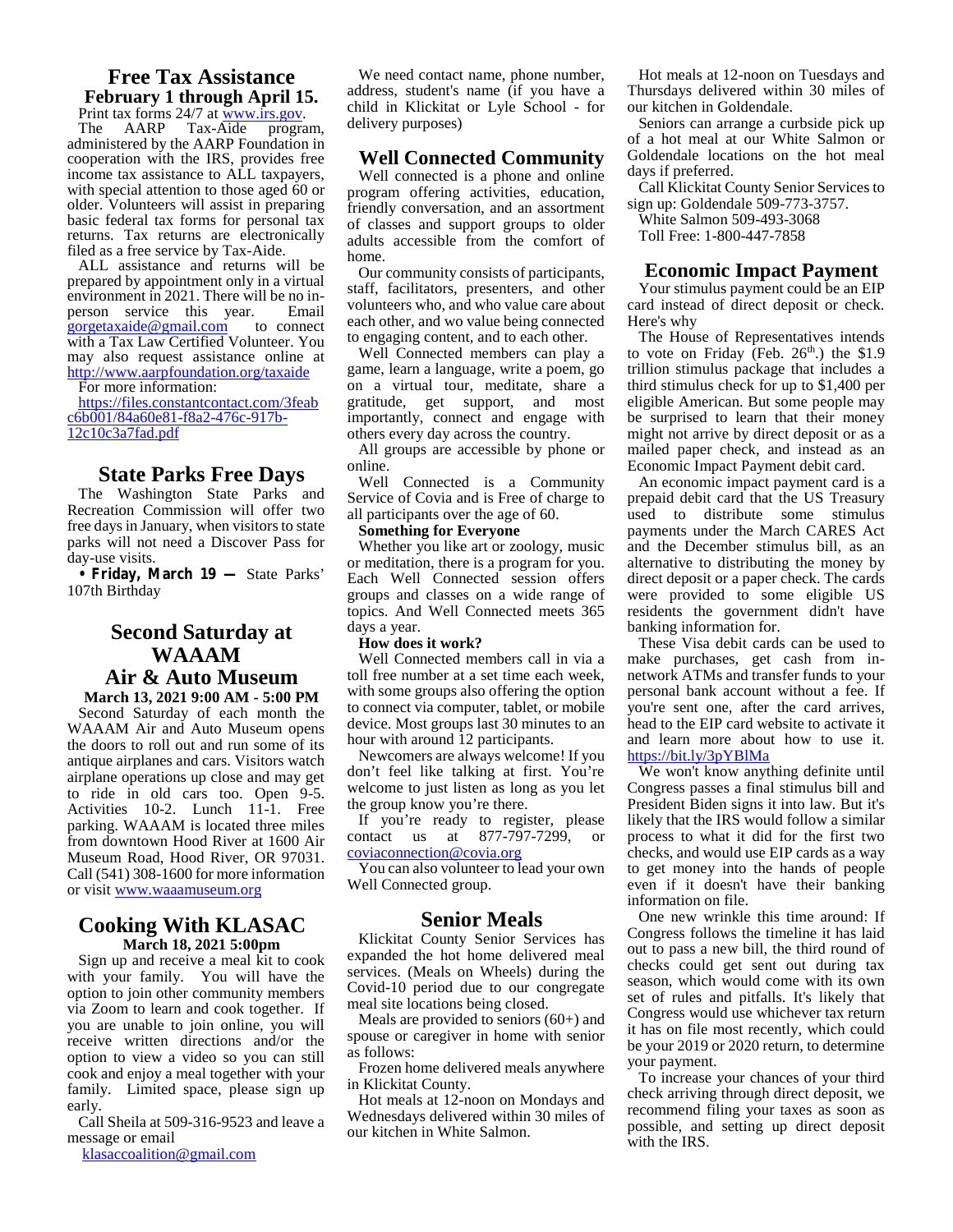## **Dallesport-Murdock Community Calendar**<br>Dallesport-Murdock Fire Dept. KCFD#6 Dallesport-Murdock Community Council

**630 Central Ave. P.O. Box 215 767-1252** 

**Dallesport-Murdock Community Council**<br>136 6th Ave. P.O. Box 8

**Post Office hours are 8am-2pm M-F Sat. 7:30am-11:00 for package pick up only Phone 767-1577**

| <b>March 2021</b>                                                                                                                                    |                                                 |                                                                                                               |                                                                                                                                                                                        |                                                                                    |                 |                            |  |  |  |  |  |
|------------------------------------------------------------------------------------------------------------------------------------------------------|-------------------------------------------------|---------------------------------------------------------------------------------------------------------------|----------------------------------------------------------------------------------------------------------------------------------------------------------------------------------------|------------------------------------------------------------------------------------|-----------------|----------------------------|--|--|--|--|--|
| <b>Sun</b>                                                                                                                                           | <b>Mon</b>                                      | <b>Tue</b>                                                                                                    | <b>Wed</b>                                                                                                                                                                             | Thu                                                                                | Fri             | <b>Sat</b>                 |  |  |  |  |  |
| <b>AA Meetings</b><br><b>Wednesdays and</b><br><b>Sundays 7pm</b><br><b>Lyle School</b><br>Library<br>625 Keasey<br>360-870-3321<br><b>Cancelled</b> | 1                                               | <b>Senior Lunch</b><br>Lyle<br><b>Cancelled</b>                                                               | 3<br><b>Lyle Good</b><br><b>Food Pantry</b><br>$10am-1pm$<br>$&3-5$ pm<br>World<br><b>Wildlife Day</b>                                                                                 | 4                                                                                  | 5               | 6                          |  |  |  |  |  |
| $\overline{7}$                                                                                                                                       | 8<br><b>International</b><br><b>Women's Day</b> | Q<br><b>Senior Lunch</b><br>Lyle<br><b>Cancelled</b>                                                          | 10                                                                                                                                                                                     | 11<br><b>Community</b><br>Council<br><b>Meeting</b><br>Zoom<br>3:57pm to<br>4:27pm | $\overline{12}$ | $\vert 13 \vert$           |  |  |  |  |  |
| 14<br>Pi Day<br>Daylight Saving<br><b><i><u>Jime Begins</u></i></b>                                                                                  | $\vert 15 \vert$                                | 16<br><b>Senior Lunch</b><br>Lyle<br><b>Cancelled</b><br><b>Water Dist.</b><br><b>Meeting</b><br>Webex 6:30pm | 17<br><b>Fire Dist. Biz</b><br>Meet 6pm<br><b>Commissioners</b><br>Meet 7pm<br><b>Lyle Good</b><br><b>Food Pantry</b><br>$10am-1pm$<br>$&3-5\,\mathrm{pm}$<br><b>St. Patrick's Day</b> | 18                                                                                 | 19              | 20<br><b>Spring begins</b> |  |  |  |  |  |
| 21                                                                                                                                                   | 22                                              | 23<br><b>Senior Lunch</b><br>Lyle<br><b>Cancelled</b>                                                         | $\overline{24}$                                                                                                                                                                        | 25                                                                                 | 26              | 27<br><b>Passover</b>      |  |  |  |  |  |
| 28<br><b>Palm Sunday</b>                                                                                                                             | 29<br><b>Vietnam War</b><br><b>Veterans Day</b> | 30<br><b>Senior Lunch</b><br>Lyle<br><b>Cancelled</b>                                                         | 31                                                                                                                                                                                     |                                                                                    | St. Patrick's   |                            |  |  |  |  |  |